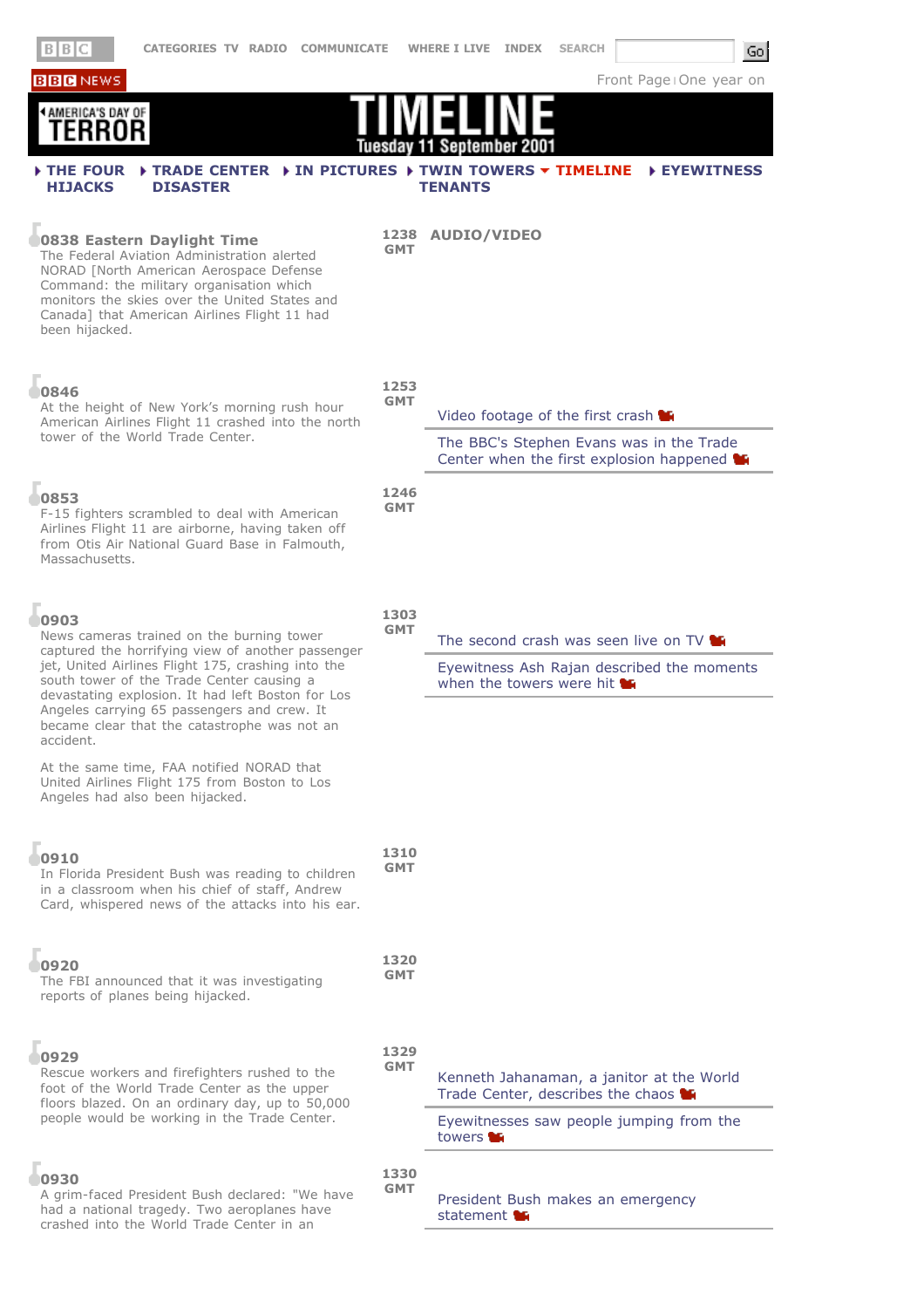| × | ٧ | -<br>. . |  |
|---|---|----------|--|

## American Airlines Flight 77, carrying 64 people from Washington to Los Angeles, crashed into the Pentagon in Washington. The nerve centre of the US military burst into flames and a section of the five-sided structure collapsed. F-16 fighters were still 100 miles away when the plane crashed. President Bush authorised fighters to shoot down any other aircraft that threatened targets in Washington.

# **0945** The White House and The Capitol were evacuated amid further threats. **GMT** The BBC's Rob Watson reported on the day in Washington **LE 0950** All airports across the US were shut down and all commercial flights grounded. **1350 GMT 0957** Passengers on United Flight 93 over Pennsylvania began a revolt. A hijacker at the controls attempted to roll the plane and pitch it up and down, in order to disrupt the assault. At 1002, the hijackers were about to be overcome. One of them can be heard on the cockpit voice recorder shouting to his co-hijacker: "Pull it down! Pull it down!" **1357 GMT**

# **0959**

The south tower of the World Trade Center suddenly collapsed sending a massive pall of smoke across Manhattan. Many emergency workers and firefighters were crushed, as well all those who could not get out of the tower.

# **1003**

# United Airlines Flight 93 crashed 80 miles (128 km) south east of Pittsburgh. It had been bound for San Francisco from Newark, New Jersey.

# **1028**

The north tower of the World Trade Center collapsed as well, adding to the devastation and loss of life. The southern part of Manhattan Island was covered in a thick layer of debris and dust

#### **1239** President Bush made a second statement, in which he vowed to hunt down and punish those responsible. **1629 GMT**

#### **1320** President Bush left Barksdale Air Force Base in Louisiana and flew to Omutt Air Force Base in Nebraska. **1720 GMT**

The BBC's Stephen Cviic described the reaction in Washington

# **1345**

**1337 GMT**

### **GMT** The first tower collapses

Relatives of passenger Mark Bingham said he called them on his mobile phone just before the crash **M** 

**1429 GMT**

**1403**

**1405 GMT**